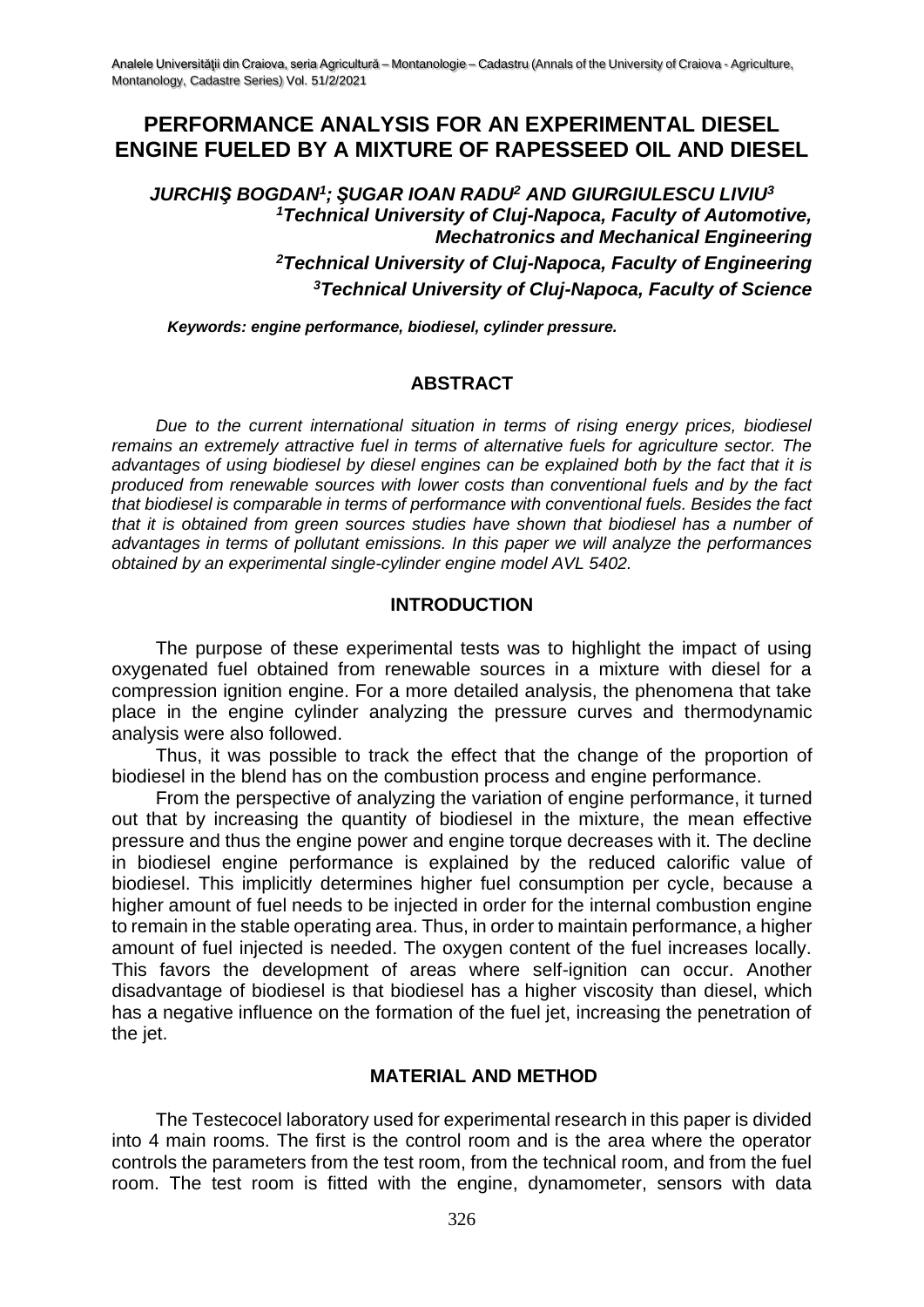acquisition system, fuel injection control systems, oil and coolant control systems. The technical room is equipped with the atmospheric control equipment, the electrical cabinets, the flue gas exhaust system, the dynamometer control system, the compressed air system required for the test chamber installations, and the pollutant emission measurement systems. The internal combustion engine test cell consists of the dynamometer stand (fig. 1) to which the experimental engine and ancillary equipment are attached. The technical specifications of the experimental engine are given in Table 1.



### *Figure 1. Internal combustion engine test cell*

*1 - DynoRoad 202 dynamometer, 2 - AVL 5402 experimental engine, 3 - hydraulic motherboard, 4 - BoomBox electrical connection box, 5 - electronic command and control equipment, 6 - engine water and oil cooling system, 7 - AVL Visioscope optical flash unit, 8 - exhaust gas opacity measuring equipment, 9 - equipment for measuring the mass flow of fuel*

*Table.1*

| <b>Parameter</b>            | Value          | M.U                |
|-----------------------------|----------------|--------------------|
| Bore x Strole               | $90 \times 85$ | [mm]               |
| Displacement                | 542.5          | [cm <sup>3</sup> ] |
| Compression ratio           | 17, 1:1        | ŀ1                 |
| Speed (maximum)             | 4200 (4500)    | [1/min]            |
| <b>Maximum Power</b>        | aprox. 6 (16)  | [kW]               |
| Presiune maximă în cilindru | 150            | [bar]              |

### **Experimental engine technical data**

The data exchange between the control panel and the rest of the control systems was done using CAN (Controller Area Network) communication. With the help of the PUMA Open application, all the systems that are integrated in the test cell were controlled. The fuel mixtures analyzed were D100 (Diesel with a concentration of 6.5%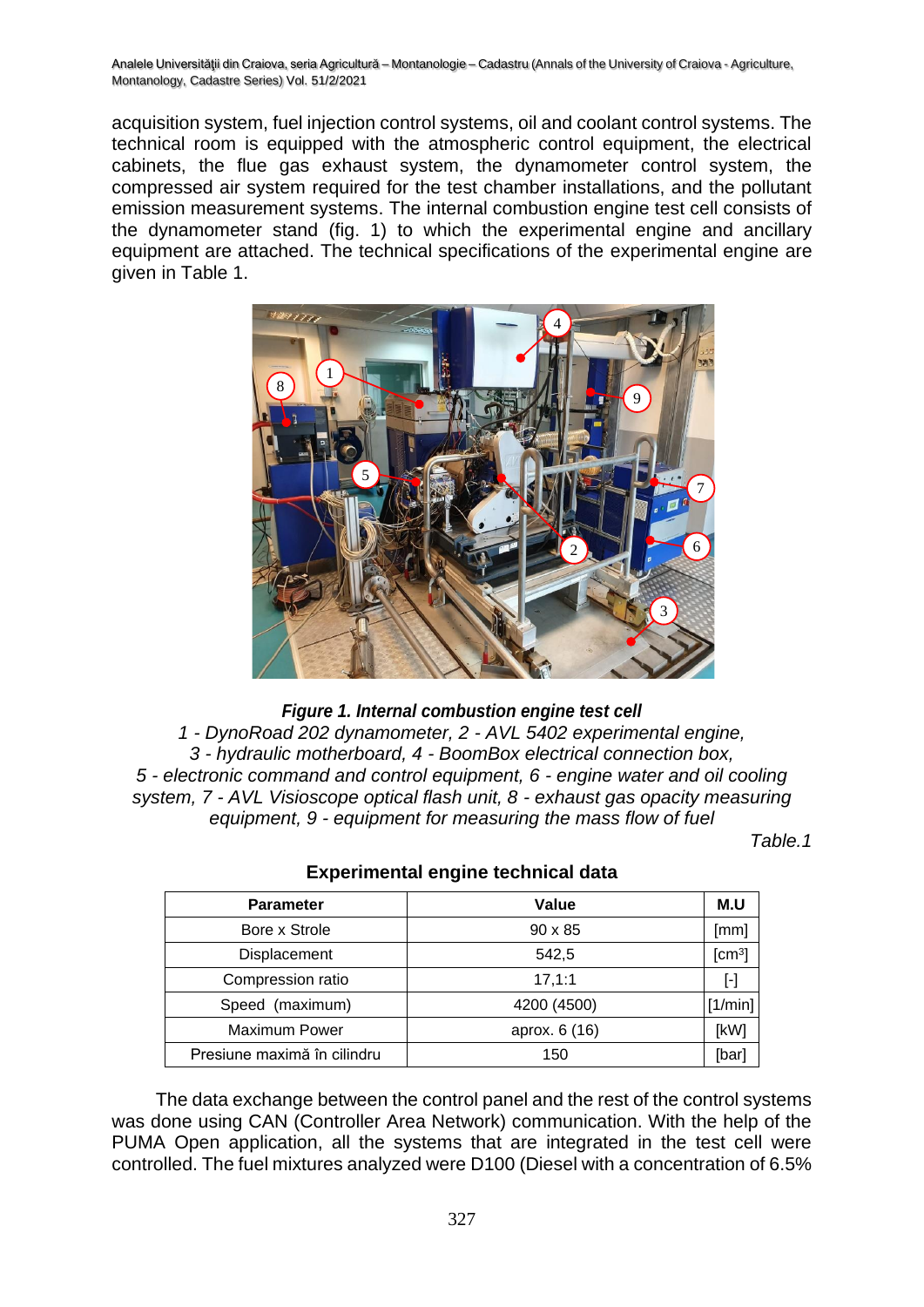Biodiesel), B20 (mixture of 20% biodiesel + 80% diesel) and B30 (mixture of 30% biodiesel + 80% diesel).

For each test case, the following were considered: operating point: speed; load; the percentage of biodiesel in the mixture; cylinder pressure (average over 101 consecutive cycles); exhaust gas temperature.

#### **RESULTS AND DISCUSSIONS**

Cylinder pressure variation curves have shown that the maximum cylinder pressure increases for mixed biodiesel cases. Thus, the increase in the percentage of biofuel led to higher values of the maximum pressure in the cylinder by 2.22% (B20), respectively 2.75% (B30) compared to the reference case (D100) (fig. 2).



*Figure 2. Cylinder pressure variation for the analyzed cases*

The results obtained for the cylinder pressure are also confirmed by the specialized literature [Shehata, 2013].

The negative effect on the fuel jet spray also affects the formation of the mixture. The phenomenon is partially counterbalanced by the oxygen content of the fuel, but also by the reduction of the self-ignition delay due to a higher cetane number.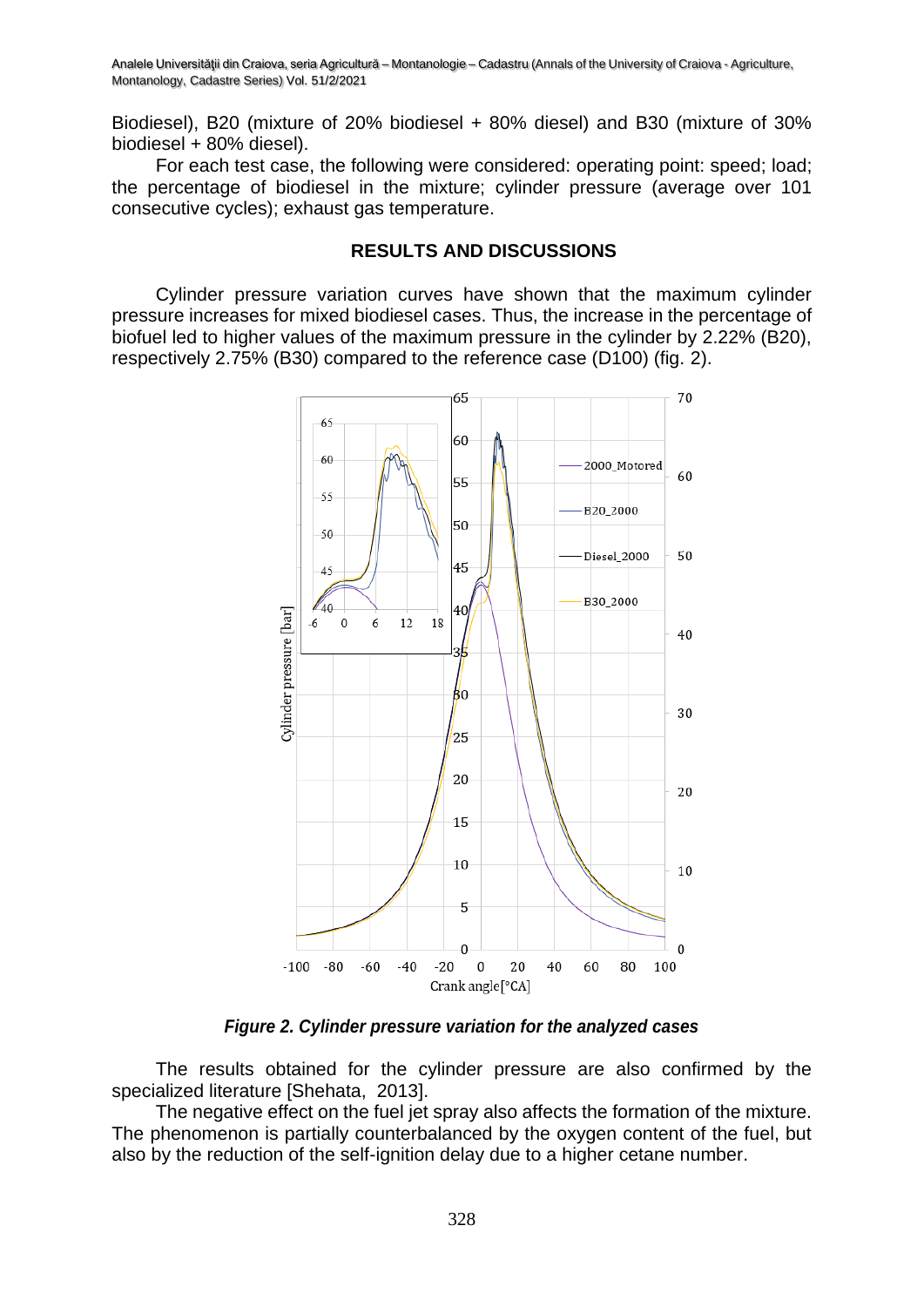The experimental results showed a decrease in the mean effective pressure for all speeds when using biodiesel. For a more eloquent highlight of the effect of biodiesel on engine performance, the variation of the mean effective pressure for speeds of 1500, 2000 and 2500 1 / min was represented graphically (fig. 3).



*Figure 3. Mean effective pressure variation for cases: B20, B30 and D100.*

Assuming that the injection pressure of the reference case (2000 1 / min) was chosen so as to make the most of the air available in the combustion chamber, this may lead to an increase in the amount of fuel that comes into contact. with the walls of the combustion chamber, which leads to the formation of the mixture in suboptimal conditions and an increase in the amount of unburned fuel. The mean effective pressure at 2000 1 / min for B20 and B30 mixtures was 9.56% lower and 14.34% lower than for Diesel. Engine torque decreased by 1.05 Nm for B20 and 1.58 Nm for B30 compared to D100 (fig.3 and fig. 4).

At first view, these results are not in line with the maximum pressure values in the cylinder, where the cases of biodiesel operation showed higher values. However, similar results have been obtained by other researchers [Shehata, 2013; Qi, et al., 2009].



### *Figure 4. Engine torque variation for D100 cases; B20 and B30.*

Due to the higher cetane number and a faster onset of injection (caused by a higher modulus of elasticity [Senatore, et al., 2000]), heat dissipation begins faster in the case of biodiesel (as can be seen in figure 5), and as a result, the pressure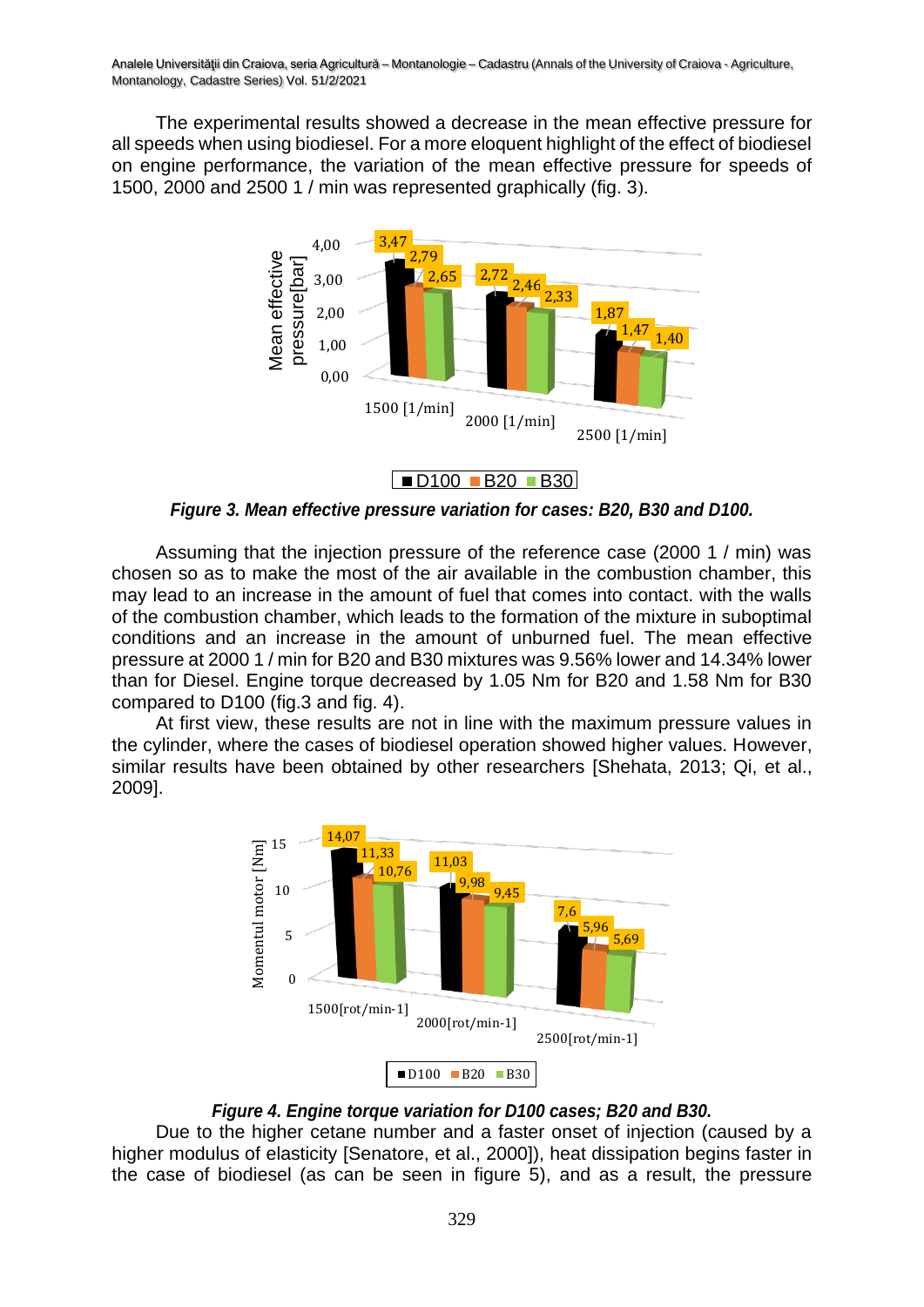increase will manifest faster. Because, on the one hand, the self-ignition delay is shorter (less preformed mixture) and on the other hand the calorific value of diesel and biodiesel mixtures is lower than that of diesel, the maximum heat release rate will be smaller too. In contrast, due to the reduced load, the self-ignition delay of diesel increases, which leads to the formation of a larger amount of preformed mixture and thus to a higher rate of heat release. However, this is counterbalanced by a delayed combustion, which results in a lower maximum pressure. The experimental results are in agreement with the literature regarding the loss of performance for biodiesel compared to Diesel. [Shehata, 2013; Senatore, et al., 2000; Hansen, et al., 2006; Behçet, 2011; Keskin, et al., 2008]





### **CONCLUSIONS**

The analysis of the pressure curves in the cylinder after a run of 101 consecutive cycles revealed a slight increase in the maximum pressure in the cylinder for all cases of engine operation with a higher biodiesel content.

From the analysis of the data on the mean effective pressure it was observed that increasing the proportion of biodiesel obtained from rapeseed oil in the blend brings a decrease of performance.

For the case of 2000 of 1 / min the mean effective pressure, for the mixtures B20, B30 was 9.56% lower, respectively by 14.34% than for Diesel.

Engine torque decreased by 1.05 Nm for B20 and 1.58 Nm for B30 compared to Diesel.

### **BIBLIOGRAPHY**

- 1. Behçet, R., 2011 *Performance and emission study of waste anchovy fish biodiesel in a diesel engine*. Fuel Processing Technology, Vol. 92.
- 2. Hansen, A.C.; Gratton, M.R.; Yuan, W., 2006 *Diesel engine performance and NOx emissions from oxygenated biofuels and blends with diesel fuel*. Transactions of the ASABE, Vol. 49.